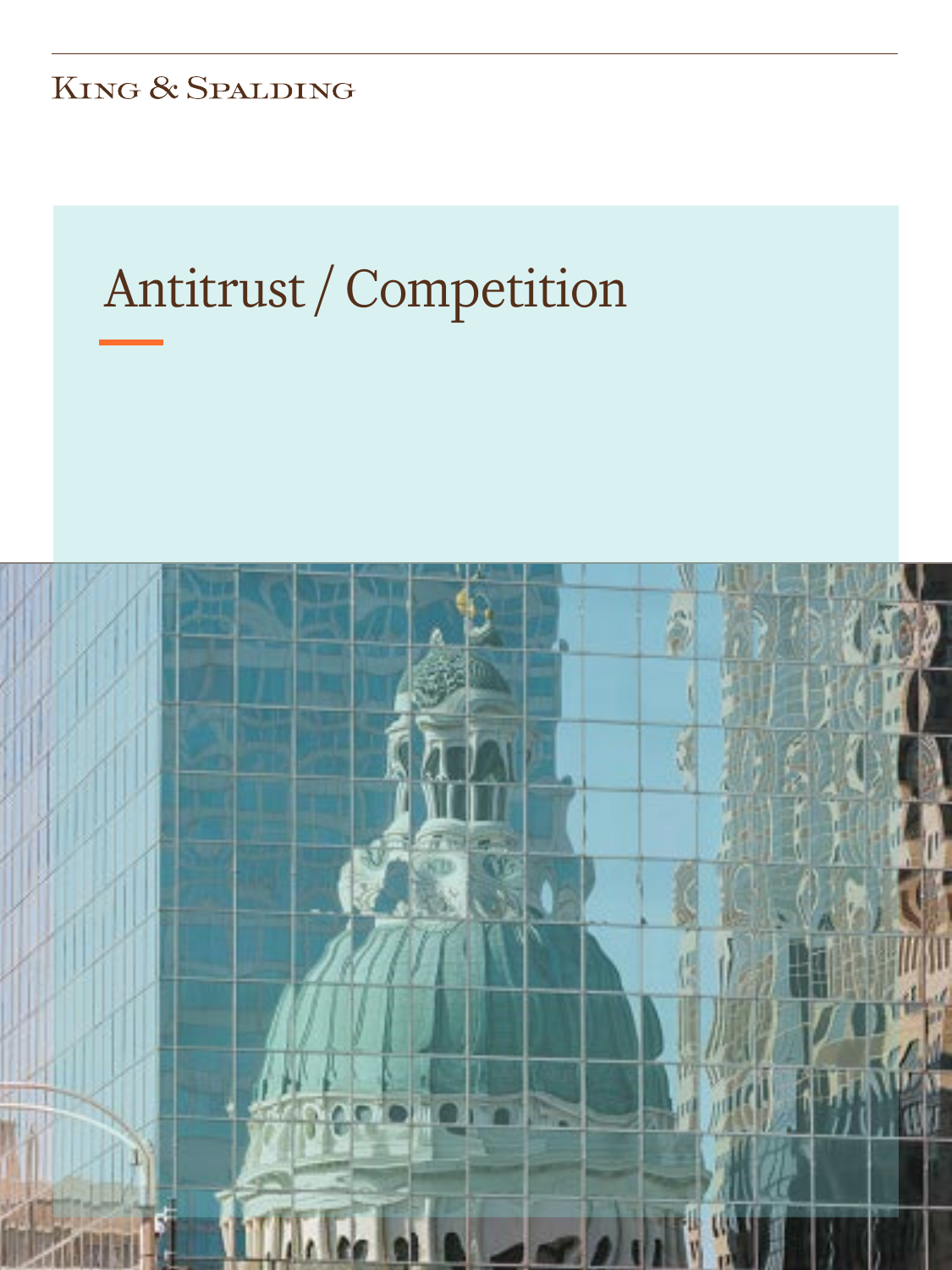We combine deep knowledge and experience across all industries with a highly commercial approach to help our clients execute on strategic transactions, navigate challenging antitrust regulatory environments and find favorable paths through high-stakes investigations and disputes.

A hallmark of our Antitrust Practice is a dedication to partnering on all levels, both within the firm and with in-house counsel. We work to understand not just our clients' legal needs but also their business needs to provide comprehensive, creative and solution-oriented advice that is cost-effective and efficient.

## Experience. Perspective. Judgment.

*At King & Spalding, we know antitrust, and we understand the implications for our clients' businesses.*

#### **FIRSTHAND AGENCY KNOWLEDGE**

King & Spalding's antitrust team includes attorneys who have served in senior positions in U.S. antitrust enforcement agencies and have firsthand knowledge of how those agencies work. Our antitrust lawyers include:

We regularly appear before the DOJ, FTC, state attorneys general and other key competition authorities, as well

as before the European Commission.

Former Deputy Assistant Attorney General for Criminal Enforcement in the Department of Justice's Antitrust Division

Former Deputy Bureau Director and Deputy Assistant Director of the Federal Trade Commission

Former FTC staff lawyers in the Mergers I and Mergers IV Divisions

Former DOJ lead prosecutors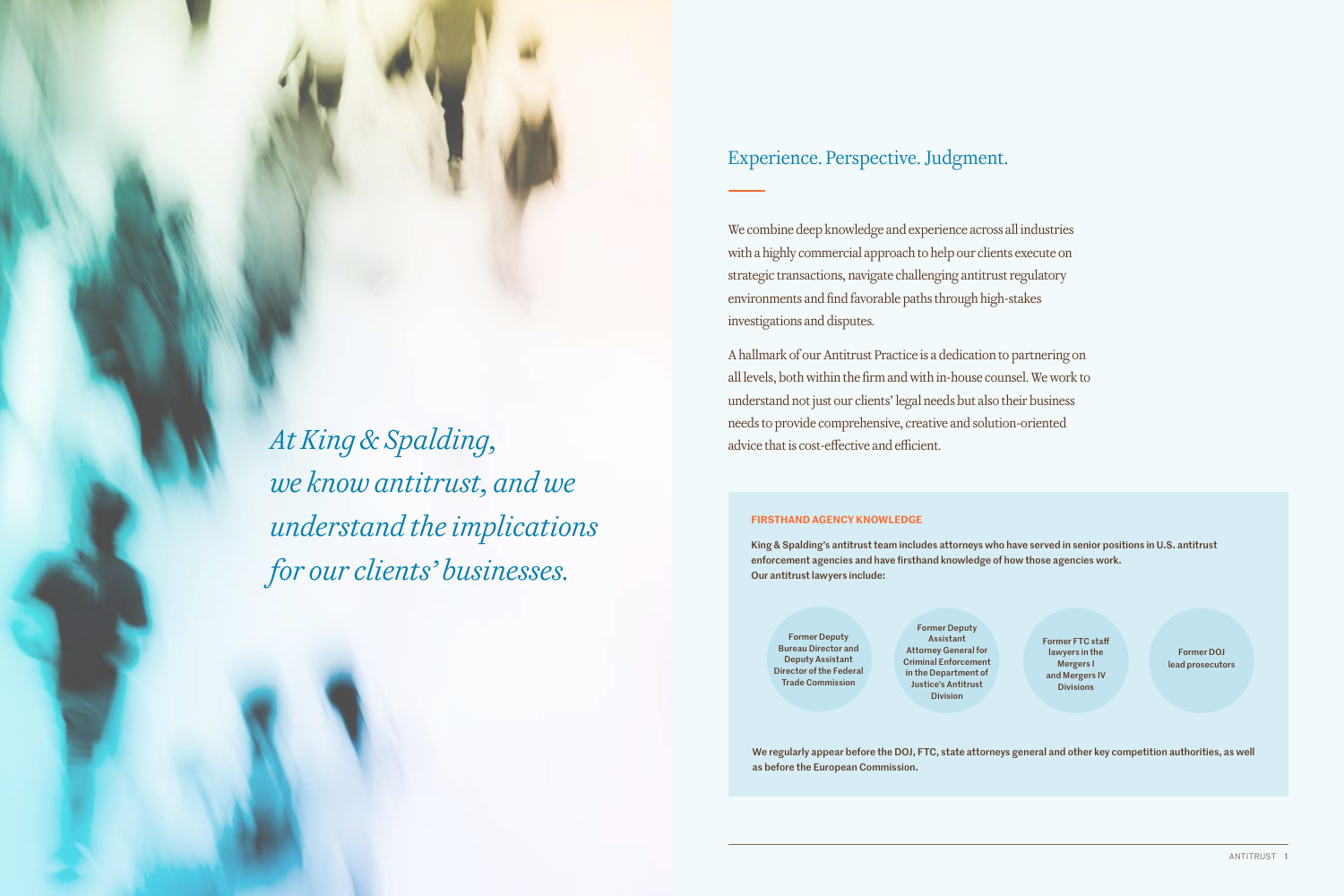• Successfully represented Energizer Holdings, Inc., in the FTC's investigation into its acquisition of Spectrum Brands Holdings, Inc., which combines two leading

• Represented Ochsner Health System in the formation and operation of a joint venture with Slidell Memorial Hospital that consolidated Slidell's hospital's service lines operating in Slidell's service area. The transaction was the subject of FTC, DOJ and AG investigations in 2016 and 2017. A prior merger between Slidell and the Ochsner community hospital (then owned by Tenet) was abandoned in 2003 in the face of FTC opposition (DOJ and FTC highlighted this opposition in a later policy statement). We achieved clearance for the joint venture with no enforcement action.

- battery product brands. The transaction was cleared by the FTC without a Second Request in 2018.
- inpatient and outpatient service lines with an Ochsner community
- 
- Represented Transocean Ltd. in connection with its \$2.7 billion acquisition of Ocean Rig UDW, Inc., in the offshore oil and gas drilling sector, and successfully obtained antitrust clearances in several jurisdictions around the world.
- Represented LS Power in obtaining antitrust clearances for various acquisitions of electric power-generating assets from several antitrust advice on subsequent potential transactions.
- extensive DOJ Second Request investigation, which DOJ ultimately

• Successfully represented EndoChoice in a merger with competitor Boston Scientific, achieving FTC clearance without a Second Request.

independent power producers around the U.S., and providedcontinued

• Represented Mirant Corporation in its merger with RRI Energy, which created one of the largest independent power producers in the U.S., in an closed without further action and without filing suit to enjoin the merger.

## Antitrust Advisors for Our Clients' Most Important Transactions

A key focus of our Antitrust Practice is advising clients and their boards across a wide range of industries on the antitrust risks of, and obtaining agency approvals for, national and international mergers, joint ventures, and other strategic alliances. Our clients include leading companies and private equity firms across a wide range of industries, including chemicals, consumer products, energy, financial services, and healthcare and pharmaceuticals, among others.

We have developed a proven "game plan" to analyze substantive antitrust issues and develop and implement strategy for achieving regulatory clearances and to evaluate implications of antitrust analysis for deal terms. We also have developed a cost-effective approach to Hart-Scott-Rodino and, if necessary, Second Request processes, and we work seamlessly with the King & Spalding M&A team to provide state-of-the-art advice on all facets of a transaction.

Our game plan has yielded major successes for our clients, including WestRock, Energizer, Ochsner Health System and many others. We regularly handle large, complex transactions for our clients, and we have never had a transaction successfully challenged by any enforcement agency or had a transaction abandoned due to an investigation or challenge.

#### **REPRESENTATIVE MATTERS**

• Successfully represented WestRock Company on antitrust issues associated with its proposed \$4.9 billion acquisition of fellow packaging and paper materials company KapStone Paper and Packaging Corp. The transaction was cleared by the Department of Justice Antitrust Division without divestitures at the end of 2018.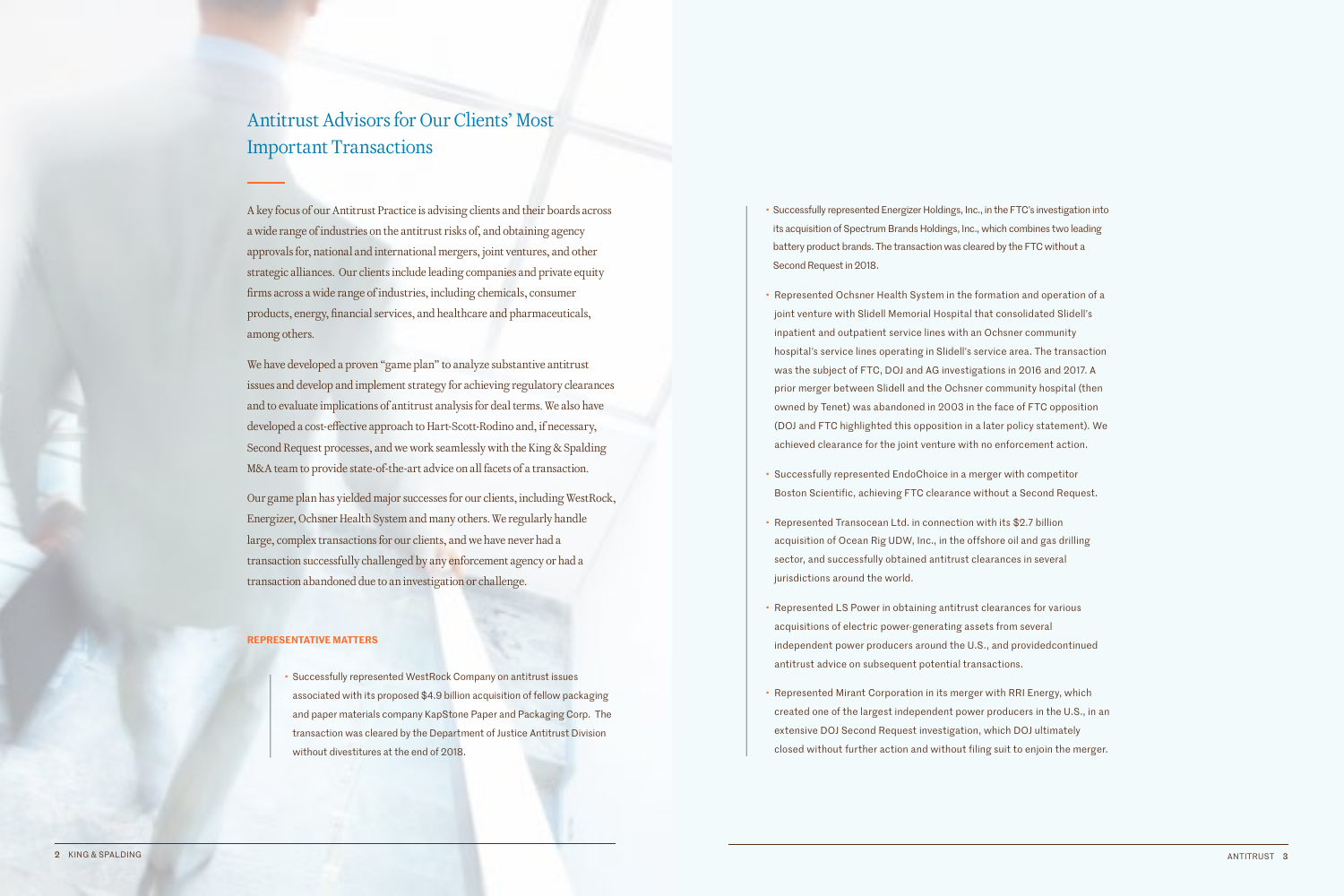## A Go-To Firm for Global Antitrust Investigations

Our lawyers have played substantial roles defending clients in nearly every major global cartel investigation in the past decade, including Diesel, Ocean Shipping, Auto Parts, Foreign Exchange Currency, LIBOR, TFT-LCD, Municipal Bonds, and Air Cargo. Investigations in connection with many of these matters were and are being conducted by various global jurisdictions, including Brazil, Canada, the EC, Japan, Korea, the UK and the U.S.

Our antitrust group works seamlessly with the lawyers in our white-collar criminal defense practice, known as the Special Matters group. The Special Matters group was recently voted as one of the top practices in the U. S. in the Law360 "Practice Groups of the Year" awards. Over 100 King & Spalding professionals bring prior government experience, including the recently added former Acting Attorney General Sally Yates, as well as former U.S. attorneys and former assistant U.S. attorneys, and former SEC enforcement heads. We have handled investigations before 73 of the 93 U.S. Attorneys' Offices in the U.S. and every litigating division of the Justice Department.

Drawing on our extensive enforcement backgrounds and private practice experience, we effectively guide clients through all phases of these investigations, including simultaneously seeking and prioritizing leniency agreements in multiple global jurisdictions, as well as through search warrants, subpoenas, "dawn raids," "drop-in" interviews of corporate employees, immunity and plea negotiations, and, where necessary, trial.

#### **REPRESENTATIVE MATTERS**

• Representing a major global energy company as the amnesty applicant in

• Representing Porsche AG and Porsche Cars North America, Inc., in an antitrust cartel matter in which multiple class action complaints have been filed in various U.S. federal courts alleging that Porsche and other German auto manufacturers (including Daimler, BMW, Volkswagen and

• Representing Porsche AG and Porsche Cars North America, Inc., in the FTC's recent investigation of false advertising of clean diesel emissions.

- a DOJ bid-rigging and market manipulation investigation.
- Audi) have engaged in a long-running antitrust conspiracy regarding technological advancements, features and costs.
- 
- executives from various auto parts companies in a multijurisdictional cartel investigation and related civil proceedings.
- Serving as lead counsel to a global financial institution in investigations exchange rates and bid-ask spreads shown to clients.

• Representing an international auto parts manufacturer and several senior

being conducted by numerous domestic and foreign regulatory authorities involving currency exchange rates and parallel antitrust litigation alleging that foreign currency dealers conspired to manipulate benchmark currency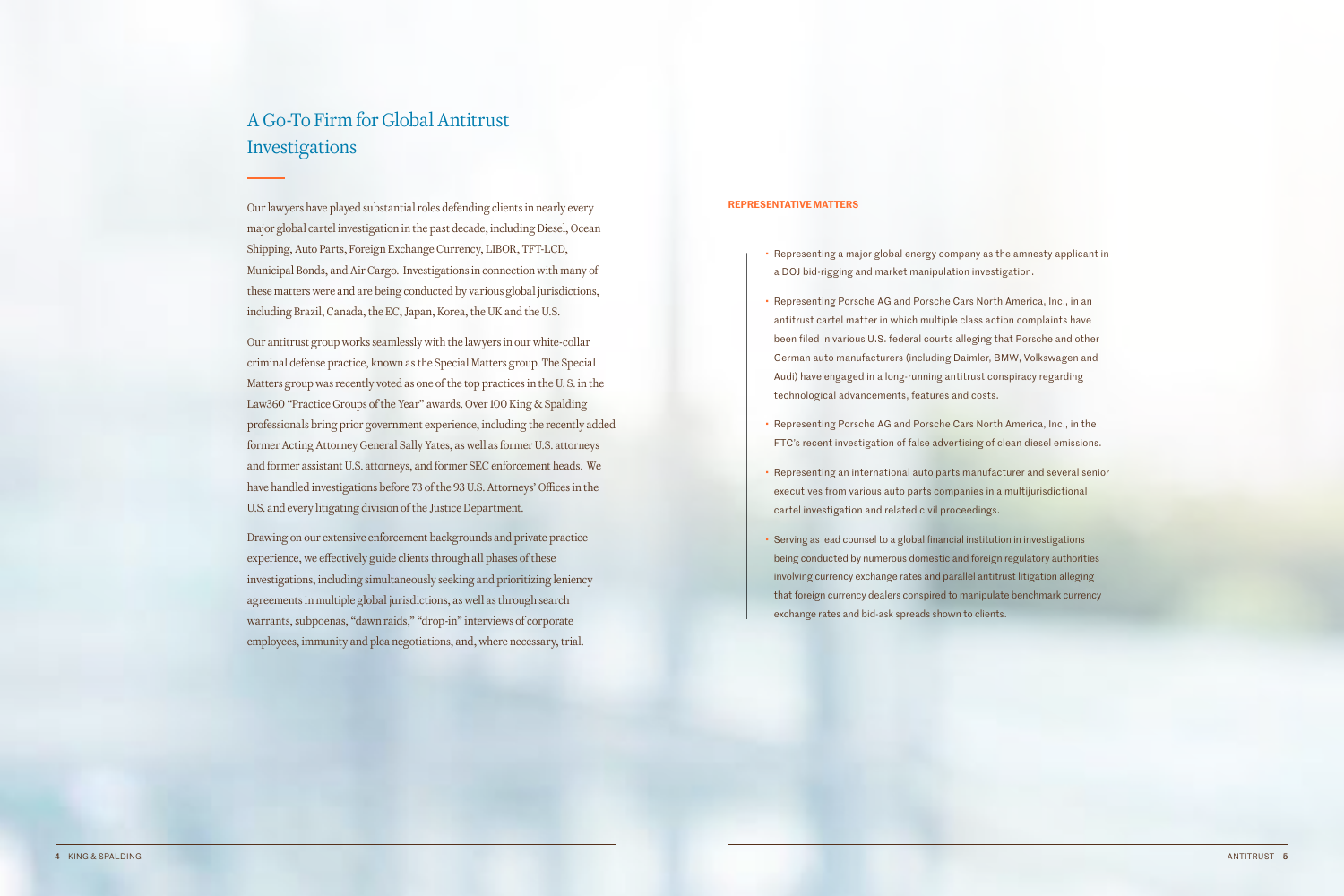• Served as lead counsel for Kemira Chemicals, Inc., in an MDL proceeding

both class and nonclass, filed throughout the country alleging a global

- in Newark, N.J., alleging conspiracy to fix prices in the sale of liquid aluminum sulfate.
- Served as lead counsel for InterContinental Hotels Group in multiple antitrust actions pending throughout the country alleging a conspiracy among hotel chains to eliminate interbrand competition for keyword internet searches used by customers when booking hotel rooms online.
- Represented UCB S.A. and UCB, Inc., in federal and state actions, cartel in the sale of vitamins.
- Achieved a complete dismissal with no monetary settlement for Rouses Point Pharmaceuticals in an MDL proceeding in Pennsylvania federal court alleging that more than 20 pharmaceutical companies client was dismissed prior to discovery and prior to the court's decision on motions to dismiss.
- Represented *Warren General Hospital v. Amgen, Inc.*, 643 F.3d 77 (antitrust class action seeking billions of dollars in damages from client Amgen; 12(b)(6) dismissal affirmed by the Third Circuit).

engaged in a conspiracy to fix the prices of various generic drugs. Our

## Winning Litigation

Our antitrust litigation experience includes substantial civil consumer class actions, sensitive (and often simultaneous) civil and criminal government investigations, and strategic litigation among competitors involving distribution, marketing, pricing, advertising and other business practices.

Our antitrust litigation team includes some of the top antitrust trial attorneys in the U.S., as well as a deep bench of trial lawyers who try complex "bet the company" cases throughout the U.S., including 12 members and two past presidents of the American College of Trial Lawyers.

#### **REPRESENTATIVE MATTERS**

- Served as lead counsel for InterContinental Hotels Group in a consolidated MDL proceeding alleging federal and state antitrust violations relating to online booking of hotel rooms (In re: On-Line Travel Company (OTC)/ Hotel Booking Antitrust Litigation). Prevailed on motion to dismiss and recognized by Global Competition Review as co-litigator of the week. Learn more at http://globalcompetitionreview.com/article/1058981/ litigators-of-the-week-jeffrey-cashdan-and-thomas-barnett.
- Served as co-lead counsel for The Coca-Cola Company in an action filed in New York by its chief rival, PepsiCo, Inc., alleging monopolization and attempted monopolization of the purported market for fountain syrup distributed by certain independent food service distributors.
- Served as lead counsel for Progressive Casualty Insurance Corp. (and related affiliates) in dozens of antitrust actions and a RICO class action consolidated in an MDL proceeding in Orlando, Fla., alleging a conspiracy among insurance companies related to labor rates for automobile repairs.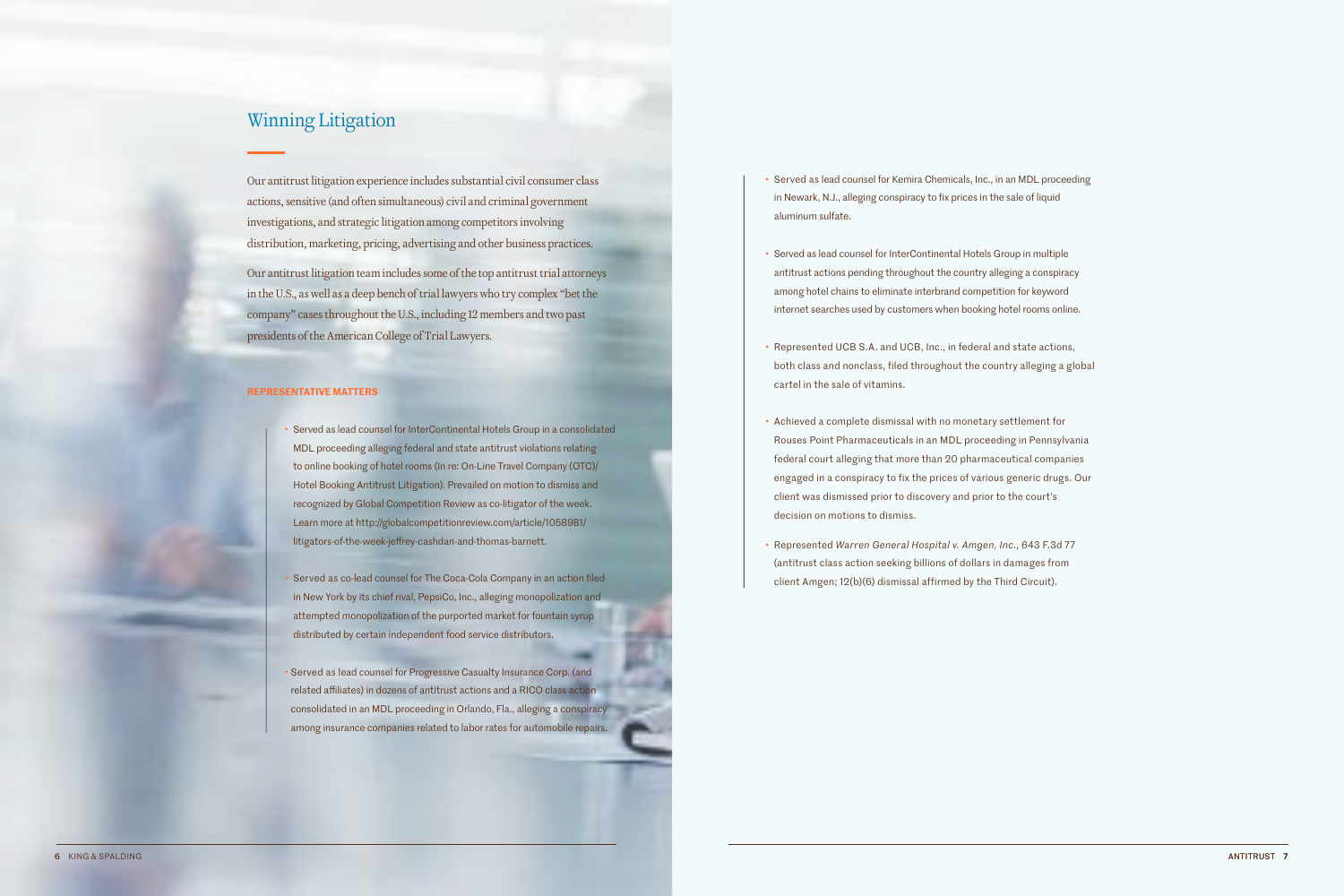### Industry Experts

We work with clients across all major industries, including life sciences and healthcare, automotive, consumer products, energy, financial services, and several others.

#### **INDUSTRY SNAPSHOTS**

#### **LIFE SCIENCES AND HEALTHCARE**

We advise a broad range of healthcare clients—health systems, hospitals, hospital networks, physician practices, physician networks, physician hospital networks, third-party administrators, pharmacy benefit managers, medical software companies and payors – on a wide range of antitrust issues, including transactions; managed care contract negotiations and terminations; messenger model networks; financial and clinical integration of physician groups; and claims by competitors, payors or the government.

We also advise life sciences clients, including global pharmaceutical companies, on potential transactions and pricing and distribution issues, and defend them in litigation and investigations.

In addition to routinely providing in-house counsel with antitrust compliance and training programs, our antitrust lawyers also collaborate with our leading healthcare practice and life sciences practice groups, leveraging those groups' comprehensive understanding of the products and markets involved.

*"Broad antitrust practice, with significant activity representing clients such as pharmaceutical and leisure companies in both state and federal litigation at trial and appellate level."* 

CHAMBERS USA

#### **ENERGY**

Our antitrust lawyers possess deep experience in energy matters, having represented many of the top oil and gas producers and marketers in the country, as well as major electric power companies in a wide range of antitrust matters. We also advise gas and electric power-trading clients on antitrust compliance and market manipulation issues.

#### **AUTOMOTIVE**

We have a unique strength in our expertise regarding antitrust and consumer protection issues in the automotive sector, having represented automotive manufacturers and manufacturers of various automotive parts in several regulatory investigations in the U.S. and abroad.

### **RETAIL AND CONSUMER PRODUCTS**

Our antitrust team has particularly deep experience representing clients in the retail and consumer products industries. We regularly represent leading companies in achieving clearance for complex, global transactions and defend them in bet-the-company investigations and litigation.

#### **FINANCIAL SERVICES**

Our antitrust lawyers have been heavily involved in representing financial institutions and their employees in some of the most significant investigations and disputes affecting the financial services industry over the past decade, including foreign exchange currency, LIBOR and municipal bonds.